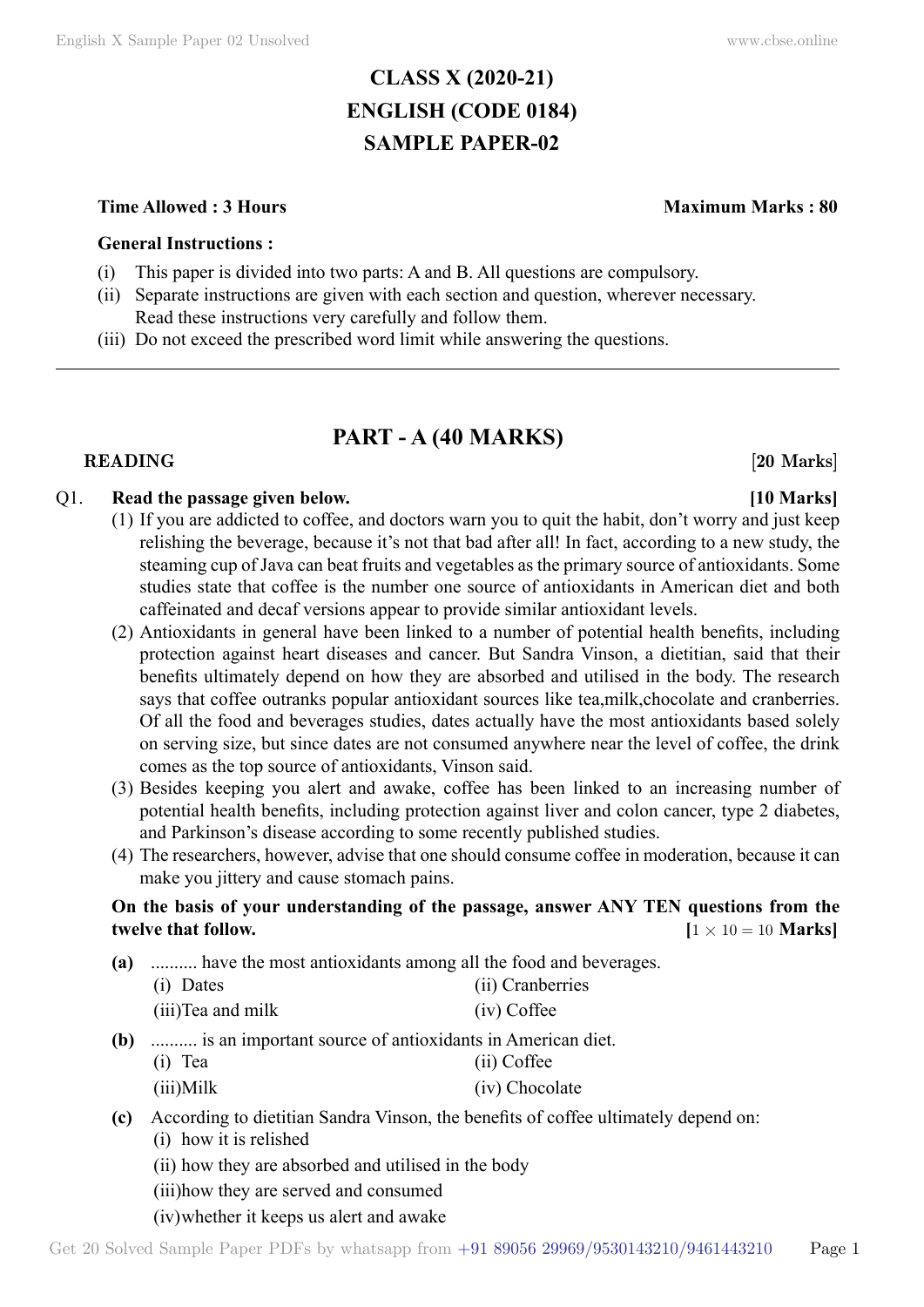| (d)                                                                                                                            | What is the correct order of the information given below?<br>Antioxidants are linked to a number of health benefits<br>L<br>II. One should consume coffee in moderation |                              |  |
|--------------------------------------------------------------------------------------------------------------------------------|-------------------------------------------------------------------------------------------------------------------------------------------------------------------------|------------------------------|--|
|                                                                                                                                |                                                                                                                                                                         |                              |  |
| III. Decaf versions of coffee provide antioxidants levels<br>IV. Dates have the most antioxidants based solely on serving size |                                                                                                                                                                         |                              |  |
|                                                                                                                                |                                                                                                                                                                         |                              |  |
|                                                                                                                                | $(iii)$ III, I, II, IV                                                                                                                                                  | $(iv)$ II, I, IV, III        |  |
| (e)                                                                                                                            | Coffee provides a large number of health benefits including protection against:                                                                                         |                              |  |
|                                                                                                                                | (i) liver and colon cancer                                                                                                                                              | (ii) type 2 diabetes         |  |
|                                                                                                                                | (iii) Parkinson's disease                                                                                                                                               | (iv) All of the above        |  |
| (f)                                                                                                                            | Besides keeping us alert and awake, coffee provides us protection against:<br>liver and colon cancer<br>$\mathbf{L}$                                                    |                              |  |
|                                                                                                                                | II. stomach ache                                                                                                                                                        |                              |  |
|                                                                                                                                | III. type 2 diabetes                                                                                                                                                    |                              |  |
|                                                                                                                                | IV. lung diseases                                                                                                                                                       |                              |  |
|                                                                                                                                | $(i)$ I and II                                                                                                                                                          | $(ii)$ II and III            |  |
|                                                                                                                                | $(iii)$ I and IV                                                                                                                                                        | $(iv)$ I and III             |  |
|                                                                                                                                |                                                                                                                                                                         |                              |  |
| (g)                                                                                                                            | The word in para 3 and 4 which means the same as 'nervous' is:                                                                                                          |                              |  |
|                                                                                                                                | $(i)$ alert                                                                                                                                                             | (ii) awake                   |  |
|                                                                                                                                | (iii)moderation                                                                                                                                                         | (iv) jittery                 |  |
| (h)                                                                                                                            | Consumption of coffee in excess:                                                                                                                                        |                              |  |
|                                                                                                                                | (i) is a suggestion from doctors<br>(ii) doesn't call the utter need to quit it<br>(iii) provides the richest source of maximum antioxidants                            |                              |  |
|                                                                                                                                |                                                                                                                                                                         |                              |  |
|                                                                                                                                |                                                                                                                                                                         |                              |  |
|                                                                                                                                | (iv) will make one feel jittery and cause stomach pains                                                                                                                 |                              |  |
| (i)                                                                                                                            | Which of the following is the primary source of antioxidants?                                                                                                           |                              |  |
| (ii) Fruits<br>$(i)$ Java                                                                                                      |                                                                                                                                                                         |                              |  |
|                                                                                                                                | (iii)Vegetables                                                                                                                                                         | $(iv)$ Both $(i)$ and $(ii)$ |  |
| (j)                                                                                                                            | What does the author mean when he uses the word 'absorbed'?                                                                                                             |                              |  |
|                                                                                                                                | (i) Solely                                                                                                                                                              | (ii) Immersed                |  |
|                                                                                                                                | (iii)Utilised                                                                                                                                                           | (iv) Potential               |  |
| $\left( \mathbf{k}\right)$                                                                                                     | Which word in para 1 conveys the opposite of `sober'?                                                                                                                   |                              |  |
|                                                                                                                                | (i) Decaf                                                                                                                                                               | (ii) Quit                    |  |
|                                                                                                                                | (iii)Addicted                                                                                                                                                           | (iv) Primary                 |  |
|                                                                                                                                |                                                                                                                                                                         |                              |  |
| $\left( \mathbf{l} \right)$                                                                                                    | The word  in para 3 is an antonym of `inattentive'.                                                                                                                     |                              |  |
|                                                                                                                                | $(i)$ alert                                                                                                                                                             | (ii) potential               |  |
|                                                                                                                                | (iii) awake                                                                                                                                                             | (iv) linked                  |  |

# Q2. **Read the passage given below. [10 Marks]**

The report, progress on household drinking water, sanitation and hygiene (2000-2017): Special focus on inequalities, is the most recent publication by the WHO/UNICEF Joint Monitoring Programme, which tracks global progress in achieving the water and sanitation portion of the UN's Sustainable Development Goals (SDGs).

The 17 SDGs aim is to "end poverty in all its forms everywhere" by 2030. Goal 6 calls for universal access to safe and adequate access to drinking water and sanitation services.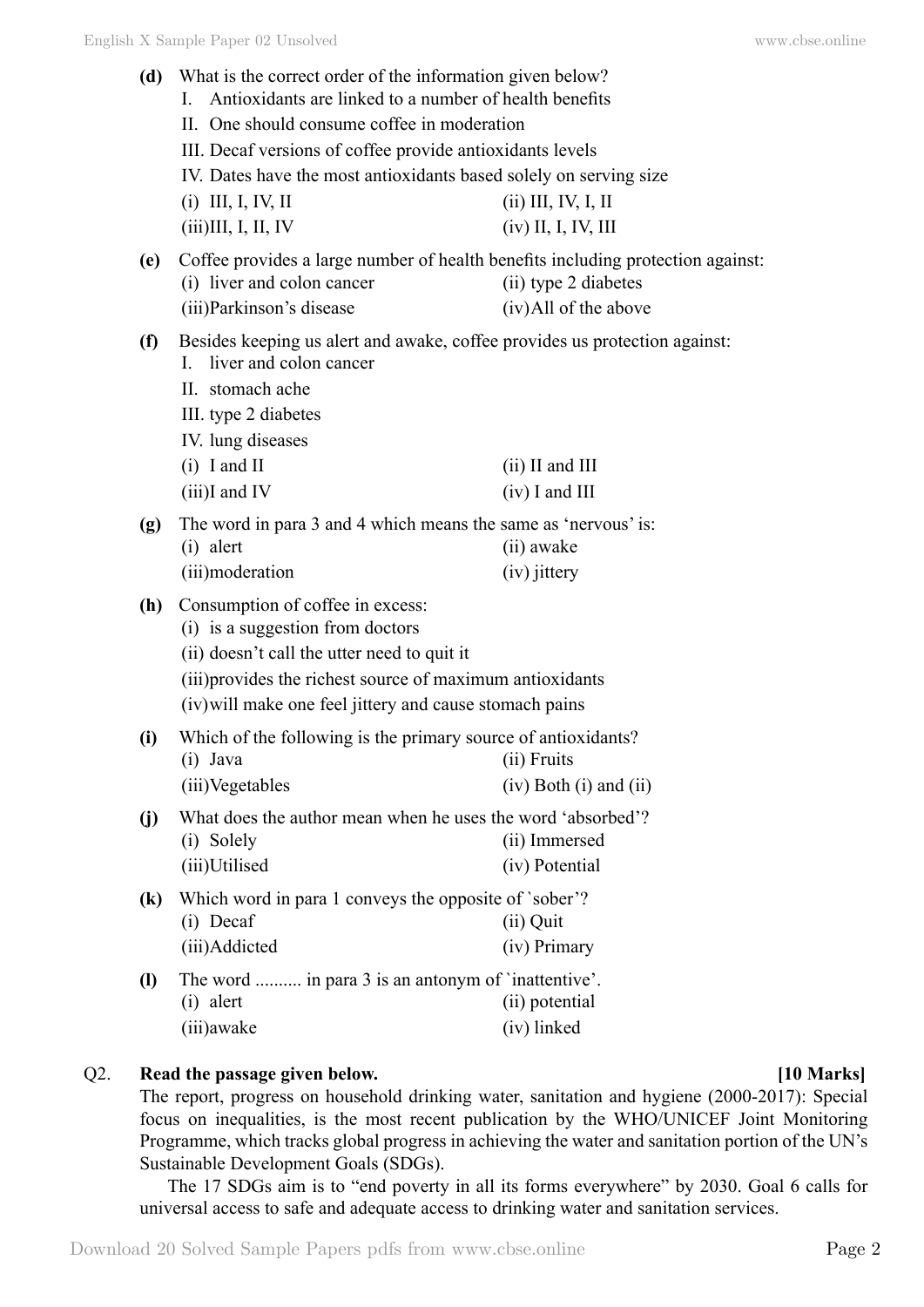According to the new report, progress has been made since 2000, yet billions of people are still underserved. The report delineates between access to basic services, which has greatly improved, and access to "safely managed" services, which is inadequate in many parts of the world. Only about 45 per cent of the global population has access to safely- managed sanitation services. In 2017, an estimated 673 million people continued to openly defecate, most of them in 61 "high burden" countries where the practice remained common among more than 5 per cent of the population.

To qualify as being "safely managed", drinking water must meet three criteria: be accessible on the premises, be available for at least 12 hours per day, and be free from E. coil, arsenic, or fluoride contamination. Sanitation is considered safely managed when facilities are not shared with other households, and waste is safely treated on-site or at an off-site facility.

In 2017, an estimated 5.3 billion people had access to safely-managed drinking water. Of that number, 1.4 billion used basic services, 206 million used limited services, 435 used unimproved sources, and the remaining 144 million relied on untreated surface water.

Poor and rural populations are at the greatest risk of being left behind. In 2017, urban access to basic drinking water services was at 97 per cent, while rural coverage was at 81 per cent.

In terms of sanitation, an estimated 2.1 billion people gained access to basic services between 2000 and 2017, but 2 billion remain without access.

The report also focuses on improvements in eliminating open defecation. Between 2000 and 2017, the global rate of open defecation fell from 21 percent to 9 per cent.



Source:WHO/UNICEF JMP (2019) Progress on household drinking water, sanitation and hygiene 2000-2017.

# **On the basis of your understanding of the passage, answer ANY TEN questions from the twelve that follow.**  $[1 \times 10 = 10 \text{ Marks}]$

**(a)** The given passage focuses on:

| (i) drinking water | (ii) hygiene        |
|--------------------|---------------------|
| (iii) sanitation   | $(iv)$ All of these |
| $-1$               |                     |

**(b)** What is the percentage of population which has access to sanitation services? (i)  $45\%$  (ii)  $21\%$  $(iii)5%$  (iv) 9%

- **(c)** Which type of water is considered as safely managed and drinking water?
	- (i) Accessible everytime when needed
	- (ii) Available for at least 12 hours per day
	- (iii)Free from harmful substances
	- (iv)All of the above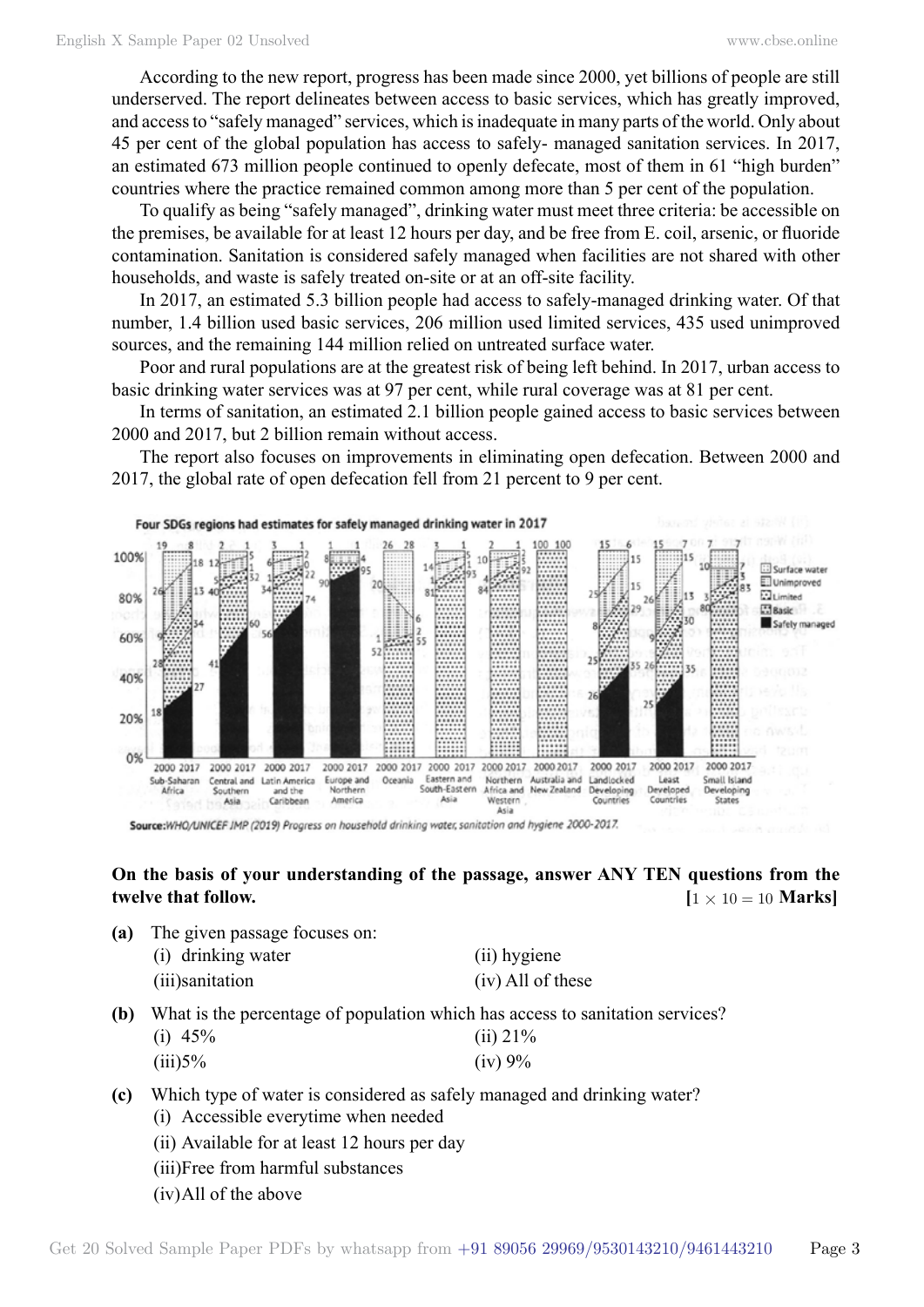- **(d)** What target has been set by UN's Sustainable Development Goals (SDGs) programme? (i) End poverty in all its forms everywhere (ii) Access to safe and adequate access to drinking water (iii)No open defecation (iv)All of the above **(e)** What percentage of people in urban areas have access to drinking water? (i)  $45\%$  (ii)  $5\%$  $(iii)97\%$   $(iv) 81\%$ **(f)** Which countries have the maximum access to safely managed water? (i) Australia and New Zealand (ii) Europe and North America (iii)Small Island Developing states (iv)Northern Africa and Western Asia **(g)** Which country has the least accessibility to basic drinking water? (i) Oceania (ii) Sub-Saharan Africa (iii)Latin America and the Caribbean (iv)Europe and North America **(h)** Rank the following countries from the highest to the lowest accessibility to surface water: A — Latin America and the Caribbean B — Oceania C — Sub-Saharan Africa D — Europe and North America (i) BCDA (ii) BACD (iii)BCAD (iv) BADC **(i)** Which country has maximum access to basic drinking water? (i) Australia and New Zealand (ii) Europe and North America (iii)Sub-Saharan Africa (iv)Central and South Asia **(j)** What is the number of population that is still tended to open defecation? (i)  $673$  million (ii)  $61$  million  $(iii)5.3$  million  $(iv) 206$  million **(k)** When is sanitation considered as safely managed? (i) Sanitation facility is not shared with other households (ii) Waste is safely treated (iii)When there is no open defecation (iv)Both (i) and (ii) **(l)** What is the number of population that has gained access to basic services by 2017? (i) 2.1 billion (ii) 2 billion  $(iii)1.4 \text{ billion}$  (iv)5.3 billion **LITERATURE** [10 Marks]
- Q3. **Read the extracts given below and attempt ANY ONE, by answering the questions that follow.**  $[1 \times 5 = 5 \text{ Marks}]$

The minute they entered the classroom, they stopped short and gasped. There were drawings all over the room, on every ledge and windowsill, dazzling colours and brilliant, lavish designs, all drawn on great sheets of wrapping paper. There must have been a hundred of them, all lined up. These must be the drawings for the contest. They were! Everybody stopped and whistled or murmured admiringly.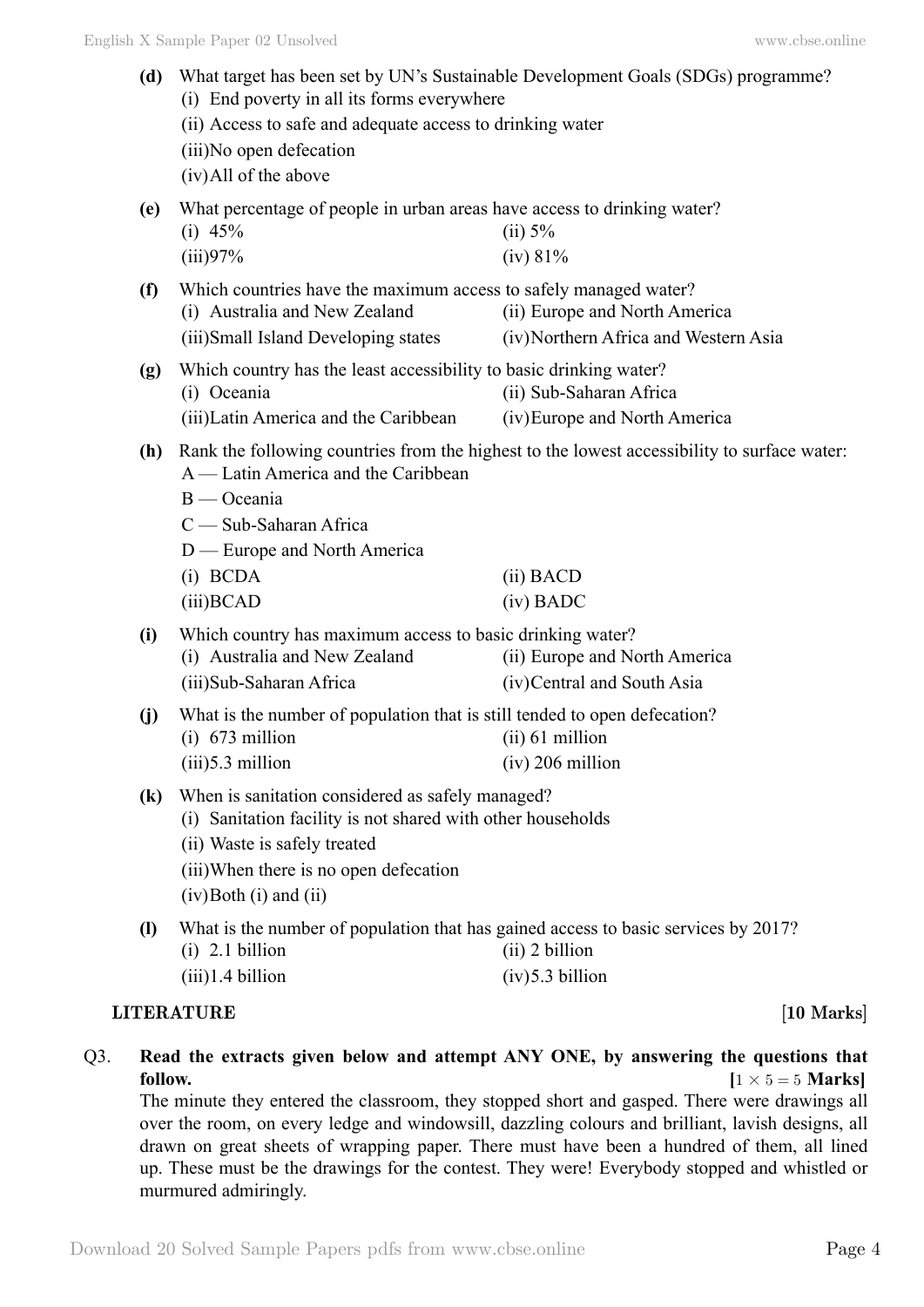**(a)** Whom does 'they' refer to? (i) Peggy (ii) Maddie

(iii)Wanda (iv) Both (i) and (ii)

- **(b)** Which drawings are being discussed here?
	- (i) Drawings of motorboats
	- (ii) Drawings of dresses made by girls of room 13 for the contest
	- (iii)Drawings made by Wanda
	- (iv)The winning drawings of dresses made by Wanda
- **(c)** Why did 'they' stop short and gasp? (i) On seeing the room full of drawings (ii) On knowing that Peggy had not won the contest (iii)The teacher scolded them for being late for school (iv)On seeing the beauty, colours and brilliance of drawings **(d)** There were .......... drawings on the ........... (i) sixty, room thirteen (ii) hundred, windowsill (iii)hundred, room thirteen (iv)hundred, every ledge and every windowsill
- **(e)** How did everybody respond to Wanda's drawings?
	- (i) Whistled, murmured, admired on them
	- (ii) Murmured and condemned them
	- (iii)Everyone was shocked
	- (iv)All of the above

# **O**

The jingling thud of his bamboo woke us up from sleep and we ran to meet and greet him. Why was it so? Was it for the love of the loaf? Not at all. The loaves were bought by some Paskine or Bastin, the maid-servant of the house! What we longed for were those bread bangles which we choose carefully. Sometimes it was sweet bread of special make.

- **(a)** What was special about those bread bangles sometimes?
	- (i) The sweet bread of special make
	- (ii) The fresh morning breads
	- (iii)The maid servant of the house bought the loaves of bread
	- $(iv)$ Both  $(i)$  and  $(ii)$
- **(b)** Whose bamboo is being discussed here? (i) The baker (ii) Paskine
	- (iii)Bastin (iv) The watchman
- **(c)** What made the narrator and his friends wake up in the morning?
	- (i) The idea of eating fresh bread bangles
	- (ii) The idea of choosing the loaves of bread from the basket
	- (iii)The jingling thud of the bamboo
	- (iv)All of the above

# **(d)** What would happen after the author woke up on hearing the baker's jingling sound?

- (i) Pick up the bread bangles from the basket
- (ii) Ran to meet and greet him
- $(iii)$ Both  $(i)$  and  $(ii)$
- (iv)To meet their friend, companion and guide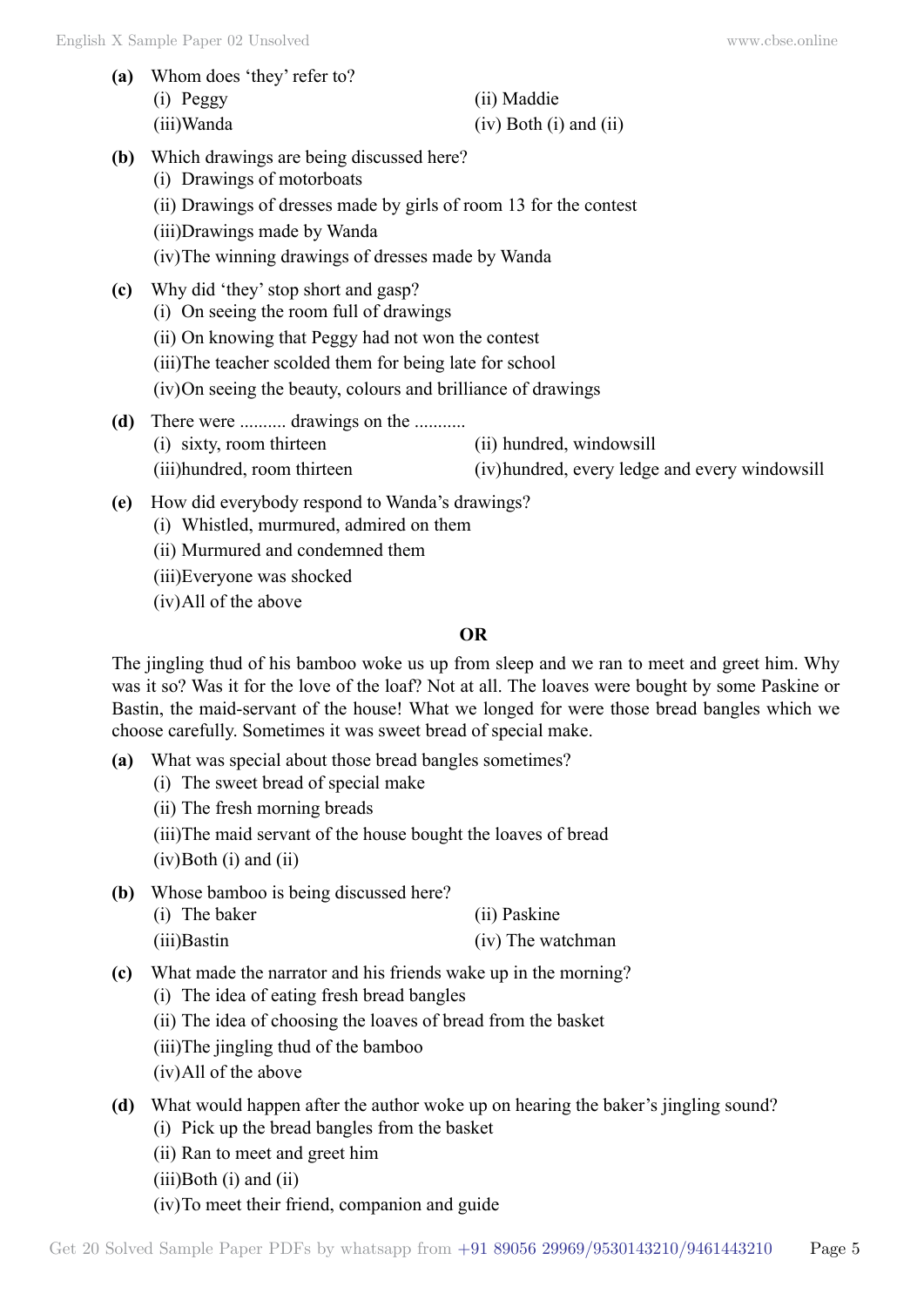| (e) In the olden days baker in Goa was known as: |               |
|--------------------------------------------------|---------------|
| $(i)$ baker                                      | (ii) kabai    |
| (iii) pader                                      | (iv) bolinhas |

| Q4. | Read the extracts given below and attempt ANY ONE, by answering the questions that |                        |
|-----|------------------------------------------------------------------------------------|------------------------|
|     | follow.                                                                            | $1 \times 5 = 5$ Marks |

I think I could turn and live with animals, they are so placed and self-contained. I stand and look at them long and long.

| (a)                                                                           | From which poem has this extract been taken?                                                   |                                          |
|-------------------------------------------------------------------------------|------------------------------------------------------------------------------------------------|------------------------------------------|
|                                                                               | (i) Animals                                                                                    | $(ii)$ A Tiger in the Zoo                |
|                                                                               | (iii) The Tale of Custard the Dragon                                                           | (iv) Dust of Snow                        |
| (b)                                                                           | Who is the poet of the poem?<br>(i) Ogden Nash<br>(iii) John Berryman                          | (ii) Walt Whitman<br>(iv) Robert Frost   |
| (c)                                                                           | The poet wants to live with the animals because they are:<br>$(i)$ calm<br>(iii) satisfied     | (ii) self-contained<br>(iv) All of these |
| (d)                                                                           | The poet feels more at home with animals than<br>(i) birds and insects<br>(iii) natural things | (ii) human beings<br>(iv) All of these   |
| The word which means 'calm and quiet' is<br>(e)<br>(i) placid<br>(iii)complex |                                                                                                | (ii) groan<br>(iv) contented             |
|                                                                               | OR                                                                                             |                                          |

Belinda embraced him, Mustard licked him. No one mourned for his pirate victim. Ink and Blink in glee did gyrate. Around the dragon that ate the pirate.

| (a) | Whom does 'him' refer to in the stanza? |              |
|-----|-----------------------------------------|--------------|
|     | (i) Belinda                             | (ii) Custard |
|     | (iii)Mustard                            | (iv) Pirate  |

- **(b)** Why did Belinda embrace him? (i) Out of helplessness (ii) Out of gratitude (iii)Out of fear (iv) Out of shock
- **(c)** Why were Ink and Blink happy? (i) Joy of their victory (ii) Because of the fear of pirate
	- (iii)Because the pirate was killed
	- (iv)They were in a good mood

| (d) | Find a word which means 'move round in circles'.           |                   |
|-----|------------------------------------------------------------|-------------------|
|     | (i) Mourn                                                  | (ii) Gyrate       |
|     | $(iii)$ Lick                                               | (iv) Embrace      |
| (e) | Which figure of speech/literary device has been used here? |                   |
|     | (i) Personification                                        | (ii) Enjambment   |
|     | (iii)Alliteration                                          | (iv) All of these |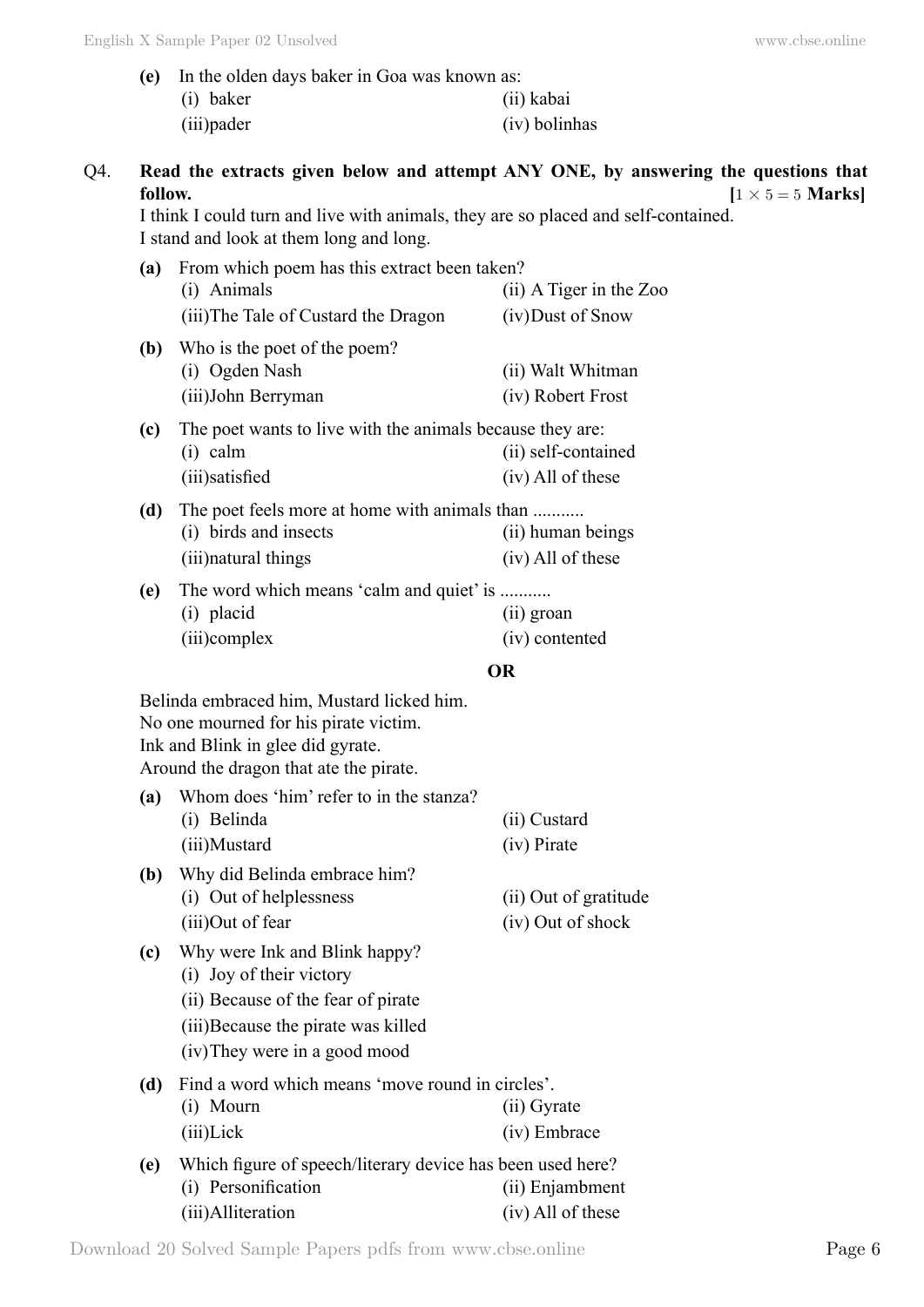# **GRAMMAR [10 Marks]**

Q5. **The following passage contains some errors which have been printed in bold. Edit them by choosing the appropriate options.**  $[1 \times 3 = 3 \text{ Marks}]$ Abraham Lincoln (a) **is having** a dream on the eve of his first election as President. In (b) **any** large mirror, he noticed two distinct images of himself, one imposed on the (c) **others**. One image was more pale than the other. (a) (i) was having (ii) will be having (iii) has (iv) had (b) (i) a (ii) an (iii) some (iv) the (c) (i) other (ii) two (iii) another (iv) anothers Q6. Ram and Shyam are discussing their plans for the weekend. Complete the dialogue given below by choosing the correct option.  $[1 \times 3 = 3 \text{ Marks}]$ Ram : What are you doing this weekend, Shyam? Shyam : I don't (a) ........... Ram : How do you like the idea (b) ........... the Dal Lake? Shyam : That sounds lovely; but I (c) .......... my parents' permission. Ram : I'll come to your house this evening and request your parents to allow you to join the picnic. (a) (i) have some plans (ii) have any special plan (iii)made plans on weekends (iv) have many special plans (b) (i) to going to visit  $(i)$  for going to visiting (iii) of going to visit (iv) to go to visiting (c) (i) should take (ii) need to be seeking (iii)shall have to take (iv) shall be having Q7. Fill in the blanks by choosing the correct options for any four of the six sentences given below.  $[1 \times 4 = 4$  Marks] **(a)** He never .......... help me when we were in Delhi. (i) should (ii) need (iii)used to (iv) have to **(b)** They as well as I .......... leaving for Mumbai.  $(i)$  am  $(iii)$  was (ii) have (iv) are **(c)** She has .......... books on this topic. (i) little (ii) much (iii)a few (iv) any **(d)** She met .......... M.L.A. yesterday.  $(i)$  a  $(iii)$  the (iii)an (iv) any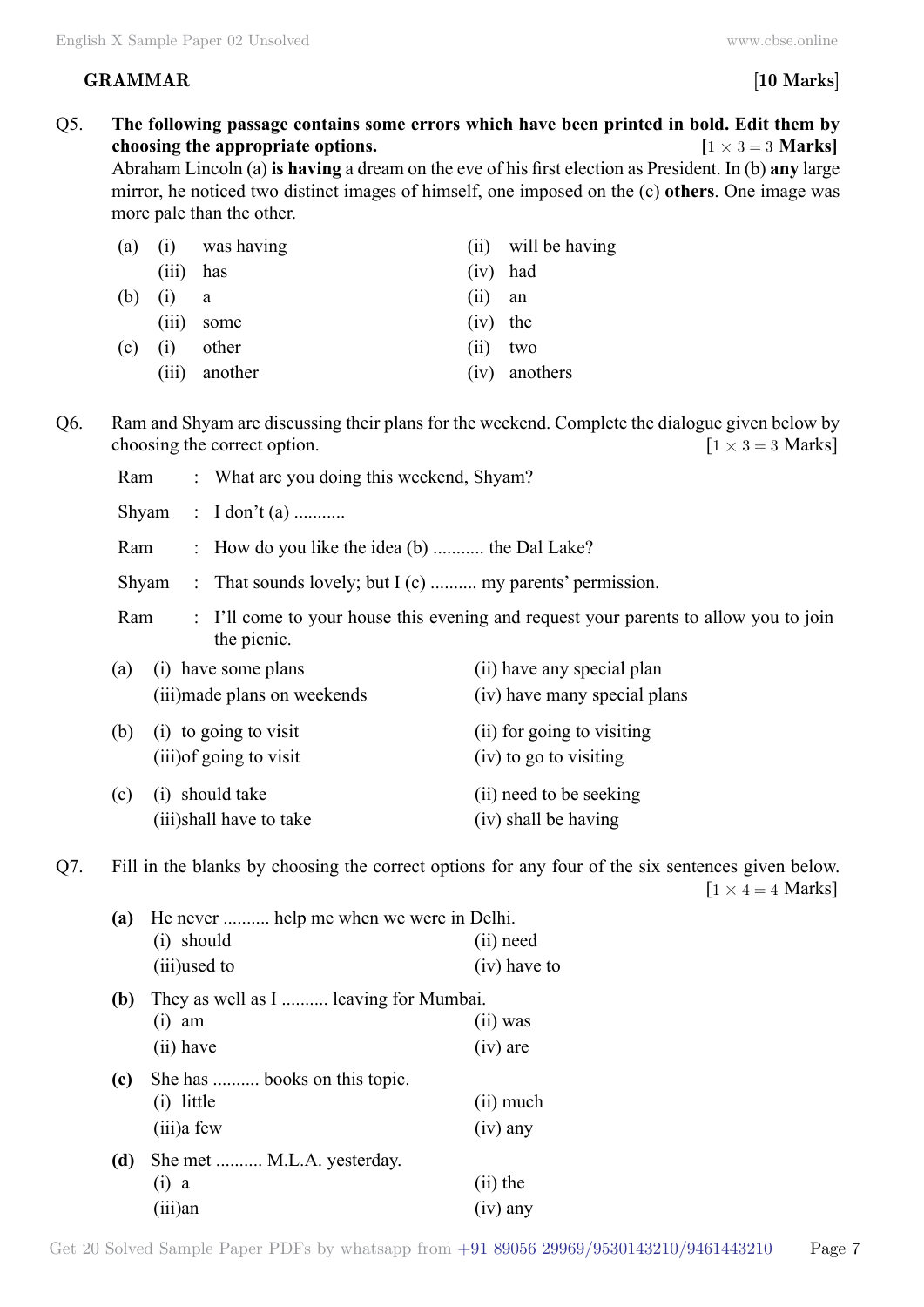| (e) | A pair of cotton trousers  in the cupboard. |                |
|-----|---------------------------------------------|----------------|
|     | $(i)$ were                                  | $(ii)$ is      |
|     | $(iii)$ are                                 | (iv) have been |
| (f) | You  obey your seniors.                     |                |
|     | $(i)$ dare                                  | (ii) need      |

# (iii)could (iv) should

# **PART - B (40 Marks)**

**WRITING [10 Marks]**

# Q8. **Attempt ANY ONE of the following in 100-120 words. [5 Marks]**

Owing to the MCD employees' strike, the roads in your area are Littered with garbage. The place not only is stinking but also has become a health hazard. As Mini/Manish of 112, Laxmi Nagar, Delhi, write a letter in 100-120 words to the editor of a local newspaper informing the concerned authorities of the unhygienic conditions and requesting them to take appropriate and necessary actions in the matter.

## **O**

You are Nikhil/Nisha staying at 53, Banjara Hills, Hyderabad. Last week you bought a new laptop from 'M/S Clear Vision' of Hyderabad, with a warranty of 2 years. You worked on the laptop all week and finished writing a Long assignment that is due shortly. However this week, the laptop doesn't even switch on. Write a letter to the dealer complaining about the problem and requesting him to get the defect rectified.

# Q9. **On the basis of the given line graph, write a paragraph in about 100-120 words describing the given information. [5 Marks]**

The Number of Girls per 100 Boys in Elementary and Lower-Secondary Education in India Selected Between 2000 and 2014



### **O**

On the basis of the given bar graph, by analysing and carefully understanding the data, write an analytical paragraph in not more than 120 words.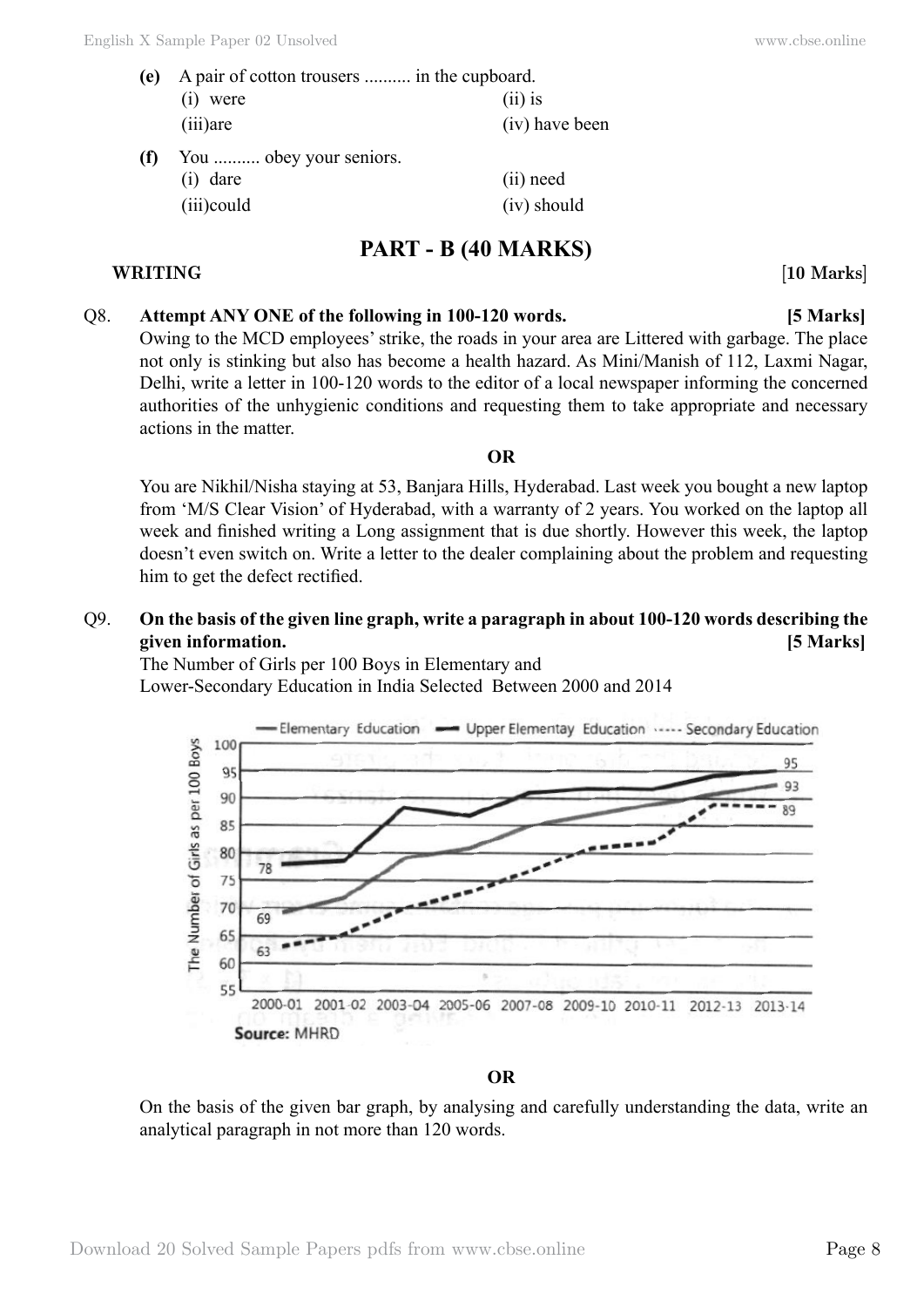

### urce: World Travel and Tourism Council

### **LITERATURE** [30 Marks]

## Q10. **Answer ANY TWO questions in 20-30 words each, from (A) and (B) respectively.**  $[2 \times 4 = 8]$

- **(A) (any two)**  $\left[2 \times 2 = 4 \text{ Marks}\right]$
- **(i)** How did she develop a longing for the bus ride?
- **(ii)** What did the Buddha preach to the people?
- **(iii)** How can you say that Coorgis are hospitable by nature?

# **(B)** (any two)  $\left[2 \times 2 = 4 \text{ Marks}\right]$

- **(i)** How did Hari Singh realise that Anil knew about his theft?
- **(ii)** "I think I know a cure for you." What was the 'cure'?
- **(iii)** Madam Loisel was intoxicated with pleasure at the ball party. Explain.

# Q11. **Answer ANY TWO questions in 40-50 words each, from (A) and (B) respectively.**[ $3 \times 4 = 12$ ]

### **(A) (any two) [** $3 \times 2 = 6$  **Marks]**

- **(i)** How did the baker, known as 'pader' highlight his arrival?
- **(ii)** What was the magnificent view of the tea estate with reference to the lesson -Tea from Assam"?
- **(iii)** What was the drawing and colouring contest about? Who were the winner?
- **(B) (any two)**  $[3 \times 2 = 6$  **Marks**]
- **(i)** What did Griffin, the scientist, do to escape after setting the fire to his landlord's house?
- **(ii)** Did Ebright have other interests besides science? Mention them.
- **(iii)** For what unusual reasons was Bholi sent to school?

# Q12. **Answer ANY ONE the following in 100-120 words: [5 Marks]**

Through the story of Kisa Gotami, what did the Buddha try to preach the common man?

 **O**

'Coorg' seems to share a lot of historical perspective. Is it important to possess historical knowledge for the progress of our society?